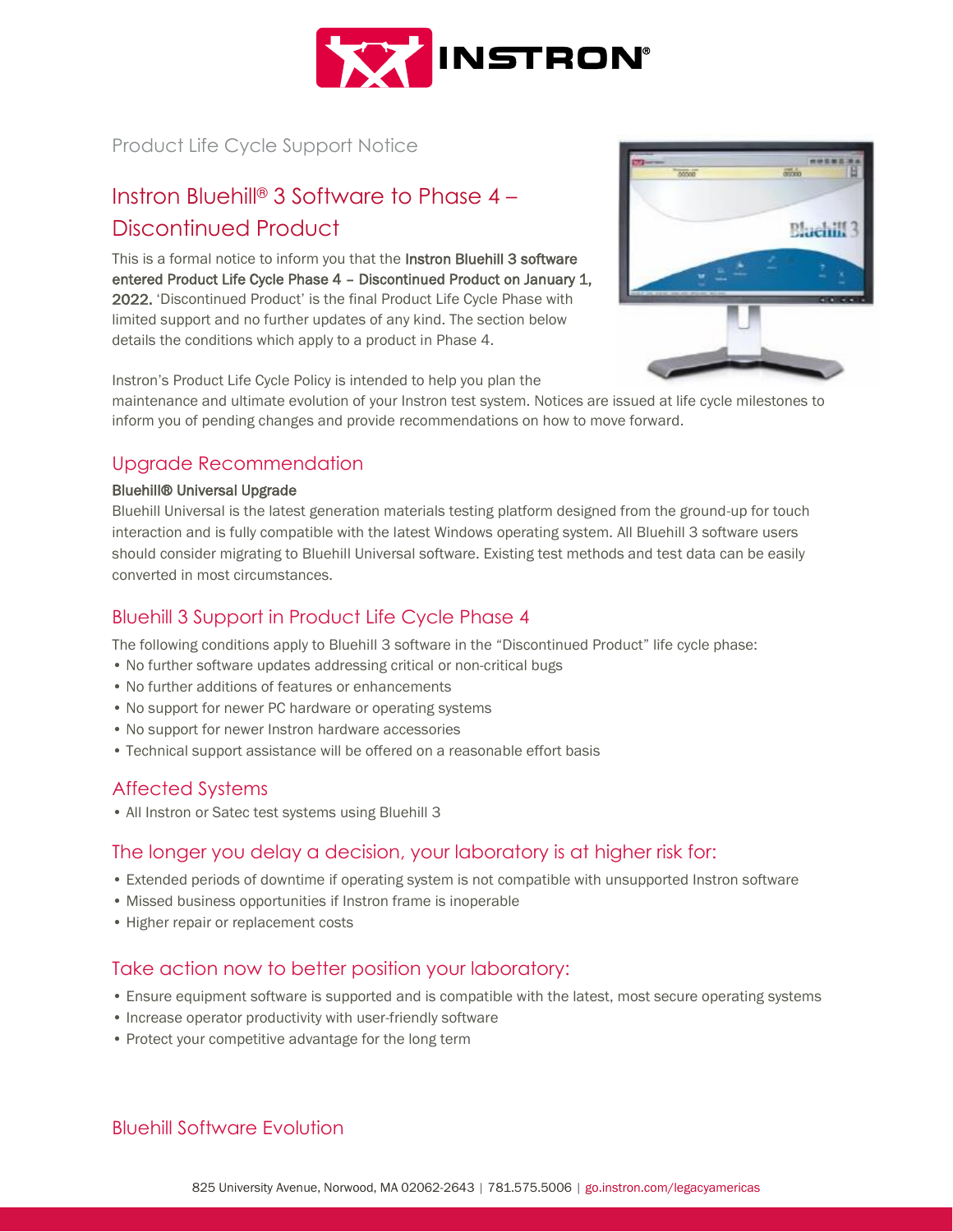Instron's Bluehill 3 software was released in 2010 and moved out of production and into Phase 2 in 2017 when Bluehill Universal was introduced. After 4+ years of limited support, Bluehill 3 will be discontinued. As you know, Instron equipment is built to last, and Bluehill 3 has become an integral tool for your lab's productivity. However, the evolution of technology has put your testing capabilities at risk as updates to the latest Windows® 10 operating systems and other software tools are not supported by Bluehill 3. As your organization migrates to the latest version of Windows, please consider the necessary action to continue operating your Instron equipment.





#### Why Migrate to the Latest Technology?

- Fully supported by tech support and engineering
- Improved accuracy and resolution
- Touch Display operation without use of a keyboard or mouse
- Full-function handset with most frequently used function keys
- Computer control, analysis, and test reports *(no chart paper or manual analysis)*
- Conforms to latest industry safety standards
- Meet compliance audit requirements with Bluehill Universal's Traceability module
- Support for strain measurement using extensometers and LVDTs, including the newest Instron video and automatic contacting extensometers
- High-Speed Data Acquisition (up to 5 kHz) enables peak data to be detected more accurately in tests
- Enter and save important test and user information with new User Input Text and Numeric Fields
- Guided workflow offers operators start-to-finish navigation through the testing process
- Expanded results library meeting the latest ASTM, ISO, and DIN standards, including a user calculation creator
- Complete test display flexibility with user-defined test plot axes, zoom-in/out, and cursor selectable capability
- Webcam option for recording and replaying tests